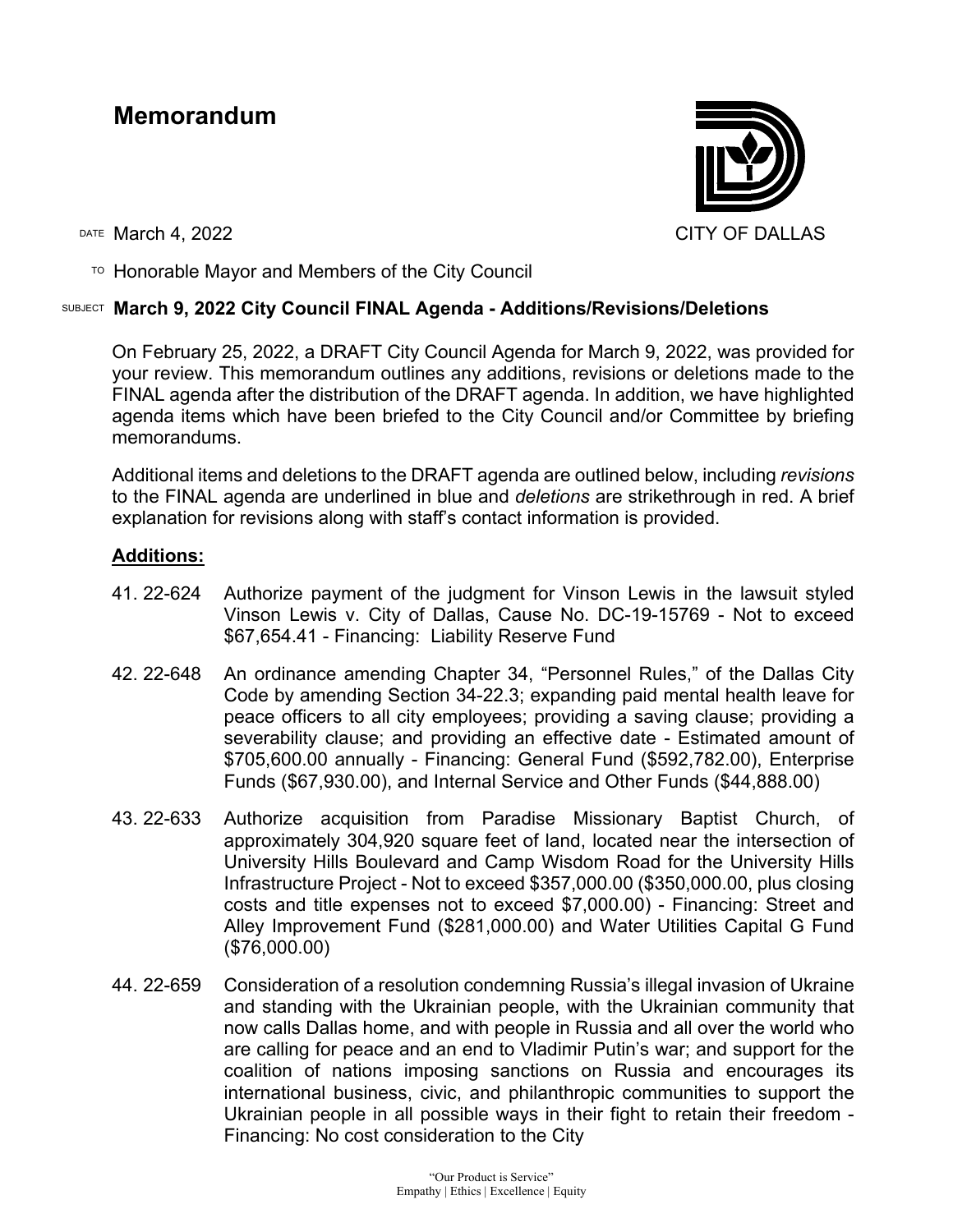#### SUBJECT **March 9, 2022 City Council FINAL Agenda - Additions/Revisions/Deletions**

- 45. 22-620 Authorize Supplemental Agreement No. 6 to increase the service contract with AAA Data Communications, Inc. for voice and data cable installation services at City facilities for the Department of Information and Technology Services - Not to exceed \$1,488,800.01, from \$9,022,090.62 to \$10,510,890.63 - Financing: Coronavirus State and Local Fiscal Recovery Fund
- PH2. 22-640 A public hearing to receive comments on the FY 2022-23 Operating, Capital, and Grant & Trust Budgets - Financing: No cost consideration to the City

### **Revisions:**

3. 22-395 Authorize the **(1)** sale of up to 15 Land Transfer lots to Affluency Homes LLC, and/or its affiliates (Developer) subject to restrictive covenants, a right of reverter, and execution of all necessary documents, pursuant to the City's Land Transfer Program - Estimated Revenue: General Fund \$15,525.48 (Year 1 projected property tax to City of Dallas \$17,482.28); **(2)** release of lien for all non-tax City liens, notices, or orders that were filed on up to 15 Land Transfer lots sold to Developer prior to or subsequent to the deeds transferring the lots to the City of Dallas; and **(3)** execution of a development agreement with Developer for the construction of up to 15 single-family homes on the Land Transfer lots - Estimated Revenue Foregone: General Fund \$72,555.98

**This item is being revised to clarify the number of units targeting 80- 120% AMIs and clarify subsidies are not being provided for this project. Please contact Albert Gonzalez, Land Bank Manager, Department of Housing & Neighborhood Revitalization, at 214-670-7306, for more information.**

30. 22-514 Authorize Supplemental Agreement No. 1 to increase the service contract with First Class Auto, Inc. for vehicle and equipment body collision repair services for the Department of Equipment and Fleet Management - Not to exceed \$2,800,000.00, from \$11,479,158.60 to \$14,279,158.60 - Financing: Equipment and Fleet Management Fund (subject to annual appropriations) **This item is being revised to update the number of vehicles services annually in the Background section. Please contact Chhunny Chhean, Director, Office of Procurement Services, at 214-670-3519, for more information.**

Agenda Item No. 9 File 22-393 was revised to update the M/WBE Information.

Additionally, Item #9 to be considered collectively with Item #8 File ID 22-260, was referenced with the incorrect file; should have been rearranged to reflect File ID 22-393 previously #10 being renumbered to #9 and File ID 22-253 previously #9 renumbered to #10.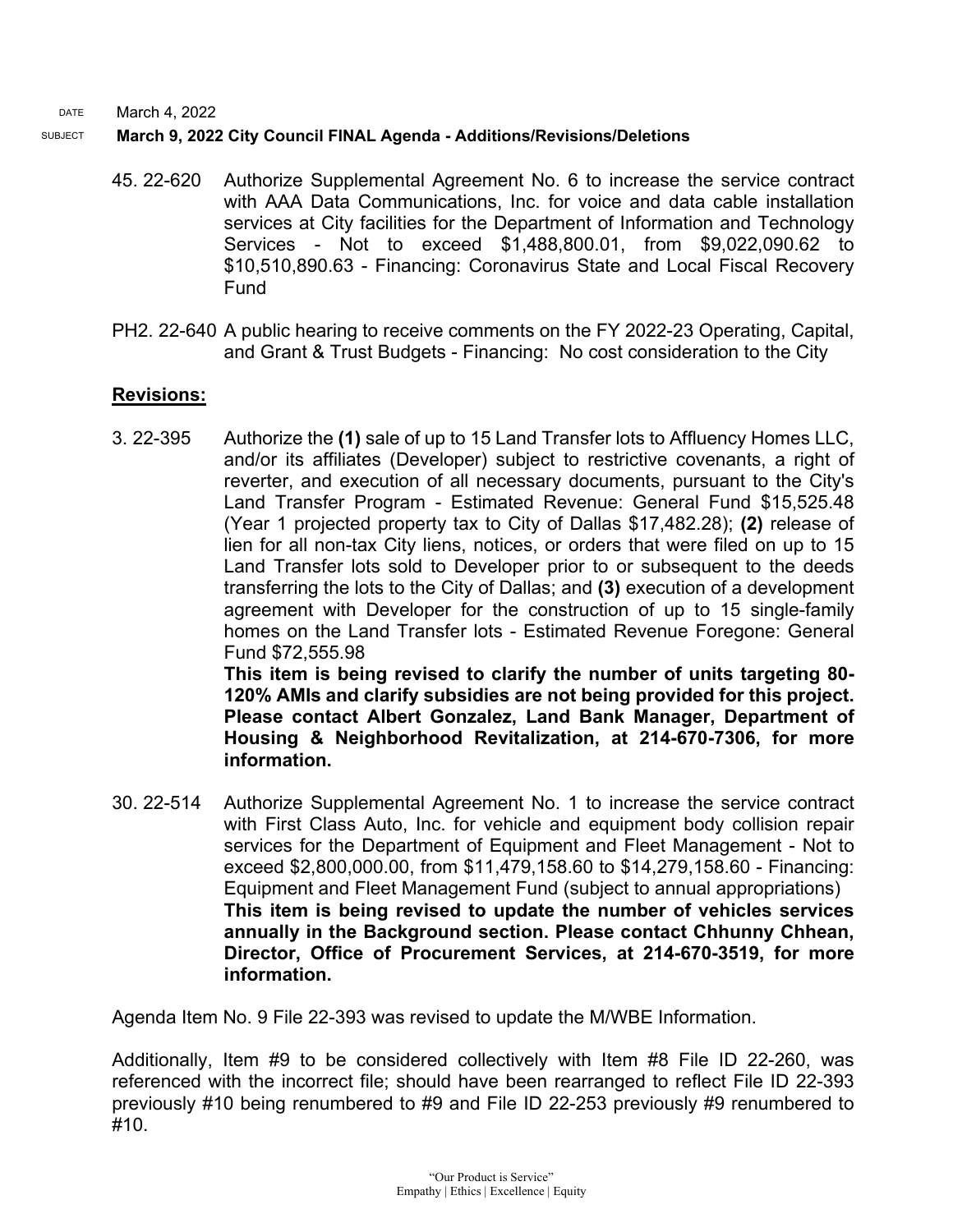### SUBJECT **March 9, 2022 City Council FINAL Agenda - Additions/Revisions/Deletions**

### **Deletions:**

- 6. 22-423 An ordinance providing for the closure ad vacation to vehicular traffic of a portion of South Pearl Expressway containing approximately 12,160 square feet of land, located at the intersection of South Pearl Expressway and Taylor Street - Financing: No cost consideration to the City **This item is being deleted to accompany items to be placed on the April 13, 2022 Council Agenda by the Office of Economic Development. Please contact Alireza Hatefi, Interim Assistant Director, Department of Public Works, at 214-948-4688, for more information.**
- 7. 22-479 Authorize an increase in the construction services contract with Heritage Materials LLC, to provide the additional resurfacing treatments utilizing recently approved Certificate of Obligation Funds - Not to exceed \$38,700,824.10, from \$154,865,242.50 to \$193,566,066.60 - Financing: 2022 Certificates of Obligation Fund (\$38,283,807.54) and 2023 Certificates of Obligation Fund (\$417,016.56) **This item is being deleted to accompany items to be placed on the April**

**13, 2022 Council Agenda by the Office of Economic Development. Please contact Alireza Hatefi, Interim Assistant Director, Department of Public Works, at 214-948-4688, for more information.**

21. 22-521 Authorize a three-year service price agreement, with one two-year renewal option, for executive and professional search firms for multiple areas of expertise for the Department of Human Resources with a total estimated amount for the initial term of \$1,752,800.00, and one two-year renewal option in a total estimated amount of \$612,032.50, as detailed in the Fiscal Information section - POLIHIRE Strategy Corporation in an estimated amount of \$517,500.00, with one two-year renewal option in an estimated amount of \$172,500.00, GovHR USA in an estimated amount of \$819,650.00, with one two-year renewal option in an estimated amount of \$300,982.50, Confidential Search Solutions LLC in an estimated amount of \$54,000.00, with one twoyear renewal option in an estimated amount of \$18,000.00, SENSA Solutions Inc. dba Korn Ferry Government Consulting Services in an estimated amount of \$186,900.00, with one two-year renewal option in an estimated amount of \$62,300.00, vTech Solutions Inc. in an estimated amount of \$90,000.00, with one two-year renewal option in an estimated amount of \$30,000.00, and Lincoln Leadership Advisors LLC in an estimated amount of \$84,750.00, with one two-year renewal option in an estimated amount of \$28,250.00 - most advantageous proposers of nineteen - Total estimated amount of \$2,364,832.50 - Financing: General Fund

> **This item is being deleted due to contract preparation and negotiations. Please contact Chhunny Chhean, Director, Office of Procurement Services, at 214-670-3519, for more information.**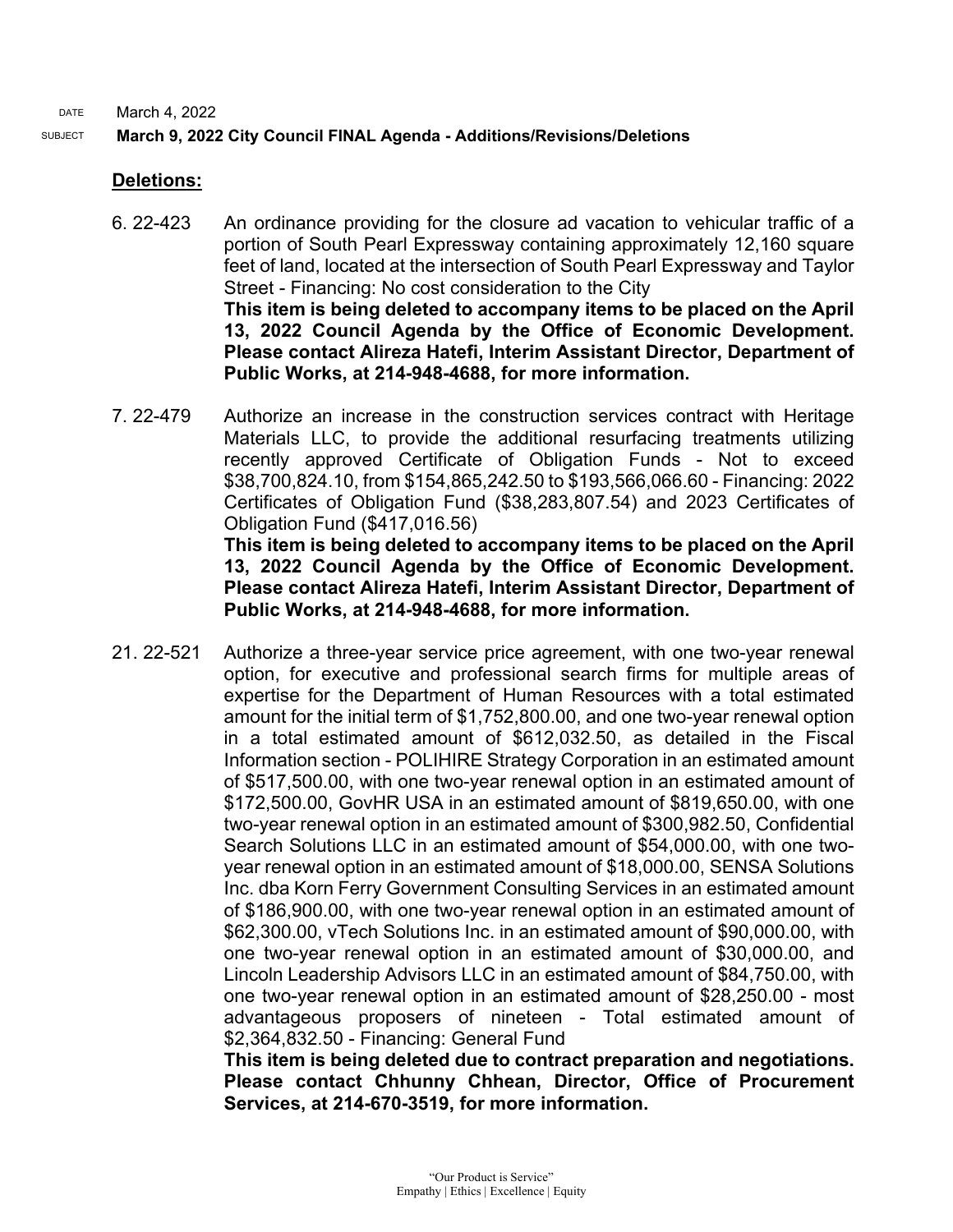## SUBJECT **March 9, 2022 City Council FINAL Agenda - Additions/Revisions/Deletions**

22. 22-414 Authorize **(1)** amending the five-year service price agreement for janitorial services for Fire-Rescue locations with Unicare Building Maintenance, Inc. previously approved on June 9, 2021, by Resolution No. 21-1012, in the amount of \$392,224.88, reducing the contract from \$937,401.24 to \$545,176.36; and **(2)** Supplemental Agreement No. 1 for janitorial services for Fire-Rescue locations to Oriental Building Services, Inc., next highestranking proposer - Estimated amount of \$421,788.00, from \$7,627,697.04 to \$8,049,485.04 - Financing: General Fund **This item is being deleted due to contract negotiations. Please contact Chhunny Chhean, Director, Office of Procurement Services, at 214-670-**

# **3519, for more information.**

**more information.**

- 25. 22-506 Authorize a five-year service price agreement for maintenance and support of the existing field collection reading system software application and meter reading handheld devices for the Water Utilities Department - Itron, Inc., sole source - Estimated amount of \$1,036,713.95 - Financing: Dallas Water Utilities Fund (\$636,713.95) and Water Construction (\$400,000.00) **This item is being deleted due to contract preparation and negotiations. Please contact Chhunny Chhean, Director, Office of Procurement Services, at 214-670-3519, for more information.**
- 33. 22-512 Authorize a twenty-year lease agreement with the City of Garland, for a tract of land located at 12600 Hornbeam Drive containing approximately 217,800 square feet to be managed, operated, and maintained by the City of Dallas as part of Friendship Park located at 12700 Hornbeam Drive - Financing: No cost consideration to the City **This item is being deleted due to the February 24, 2022, Park and Recreation Board meeting being cancelled. Please contact John Jenkins, Director, Park & Recreation Department, at 214-670-4073, for**

A memorandum was previously provided to Committee and/or City Council regarding the following items. A link to the memorandums is attached for more information.

3. 22-395 Authorize the **(1)** sale of up to 15 Land Transfer lots to Affluency Homes LLC, and/or its affiliates (Developer) subject to restrictive covenants, a right of reverter, and execution of all necessary documents, pursuant to the City's Land Transfer Program - Estimated Revenue: General Fund \$15,525.48 (Year 1 projected property tax to City of Dallas \$17,482.28); **(2)** release of lien for all non-tax City liens, notices, or orders that were filed on up to 15 Land Transfer lots sold to Developer prior to or subsequent to the deeds transferring the lots to the City of Dallas; and **(3)** execution of a development agreement with Developer for the construction of up to 15 single-family homes on the Land Transfer lots - Estimated Revenue Foregone: General Fund \$72,555.98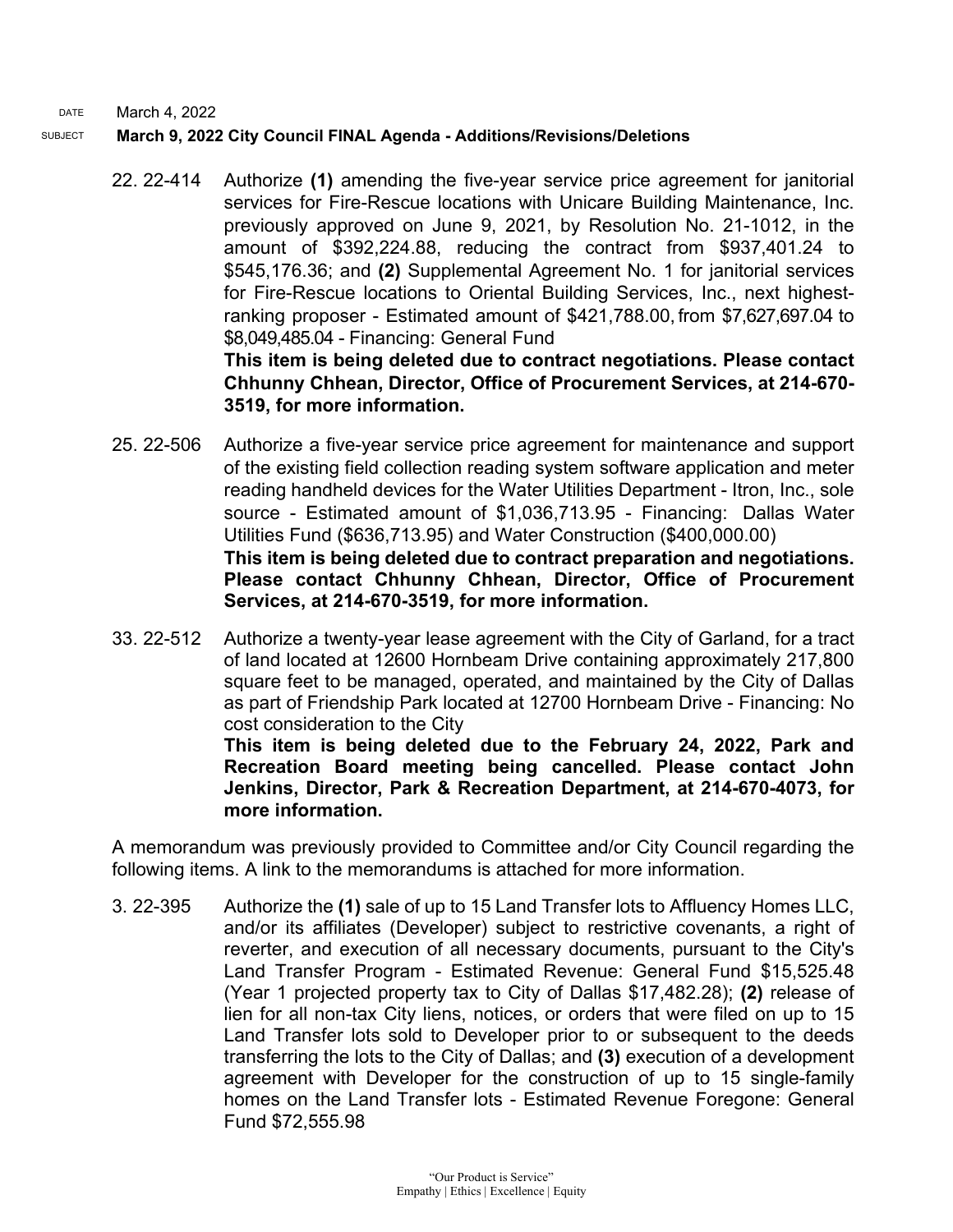#### SUBJECT **March 9, 2022 City Council FINAL Agenda - Additions/Revisions/Deletions**

[City Council was briefed by memorandum regarding this matter on January](https://dallascityhall.com/government/citymanager/Documents/FY%2021-22%20Memos/Land-Transfer-Program-Affluency-LLC_Memo_012122.pdf)  [21, 2022.](https://dallascityhall.com/government/citymanager/Documents/FY%2021-22%20Memos/Land-Transfer-Program-Affluency-LLC_Memo_012122.pdf)

- 12. 22-399 Authorize **(1)** the application for and acceptance of a series of supplemental grants from the U.S. Small Business Administration (Grant Nos. SBAHQ21SV001714.2, SBAHQ21SV002366.3, and SBAHQ21SV002375.2, CFDA No. 59.076) for the Majestic Theater in the amount of \$377,447.63 for the period July 13, 2021 through June 30, 2022, Moody Performance Hall in the amount of \$147,843.64 for the period July 16, 2021 through June 30, 2022, and Latino Cultural Center in the amount of \$13,439.20 for the period July 21, 2021 through June 30, 2022, representing an increase of \$538,730.47 in awarded funds, and bringing the total amount of awarded funds for the Shuttered Venue Operators Grant Program (SVOG) to \$1,616,191.39; **(2)** the receipt and deposit of funds in an amount not to exceed \$377,447.63 in the CAA-Majestic Theater Fund, \$147,843.64 in the CAA-Moody Performance Hall Fund and \$13,439.20 in the CAA-Latino Cultural Center Fund; **(3)** an increase in appropriations in an amount not to exceed \$377,447.63 in the CAA-Majestic Theater Fund, \$147,843.64 in the CAA-Moody Performance Hall Fund, and \$13,439.20 in the CAA-Latino Cultural Center Fund; and **(4)** execution of the SVOG agreements and all terms, conditions, and documents required by the agreements - Total not to exceed \$538,730.47, from \$1,077,460.92 to \$1,616,191.39 - Financing: Small Business Administration Shuttered Venue Operators Grant Funds [City Council was briefed by memorandum on the Shuttered Venue Operators](https://dallascityhall.com/government/citymanager/Documents/FY%2020-21%20Memos/4_Shuttered_Venue_Operators_Grant_Awards-Dallas-Grantees_Memo_073021.pdf)  [Grants from the Small Business Administration on July 30, 2021.](https://dallascityhall.com/government/citymanager/Documents/FY%2020-21%20Memos/4_Shuttered_Venue_Operators_Grant_Awards-Dallas-Grantees_Memo_073021.pdf)
- 14. 22-569 Authorize **(1)** the transfer of \$572,000.00 from the Skillman Corridor TIF District Fund to the Transportation Special Projects Fund to implement a public street lighting improvement project in Tax Increment Financing Reinvestment Zone Number Fourteen (Skillman Corridor TIF District); **(2)** an increase in appropriations in an amount not to exceed \$572,000.00 in the Transportation Special Projects Fund; and **(3)** the disbursement of funds in an amount not to exceed \$572,000.00 from the Transportation Special Projects Fund - Not to exceed \$572,000.00 - Financing: Skillman Corridor TIF District Fund [The Transportation and Infrastructure Committee was briefed by](https://cityofdallas.legistar.com/View.ashx?M=F&ID=10538869&GUID=1A4FDB43-95E6-4A4C-86A0-4057069ADF2E)  [memorandum regarding this matter on February 22, 2022.](https://cityofdallas.legistar.com/View.ashx?M=F&ID=10538869&GUID=1A4FDB43-95E6-4A4C-86A0-4057069ADF2E)
- 15. 22-566 Authorize **(1)** the transfer the programmatic elements and funding of the South Dallas Fair Park Opportunity Fund from the Office of Economic Development (OED) to the Small Business Center (SBC); and **(2)** the SBC Director to take any actions necessary to administer those programs and related agreements that transferred from OED to SBC under Section 4(11) in the Operating and Capital Budgets' Appropriations Ordinance (Ordinance No. 32000) - Financing: This action has future cost consideration to the City (see Fiscal Information)